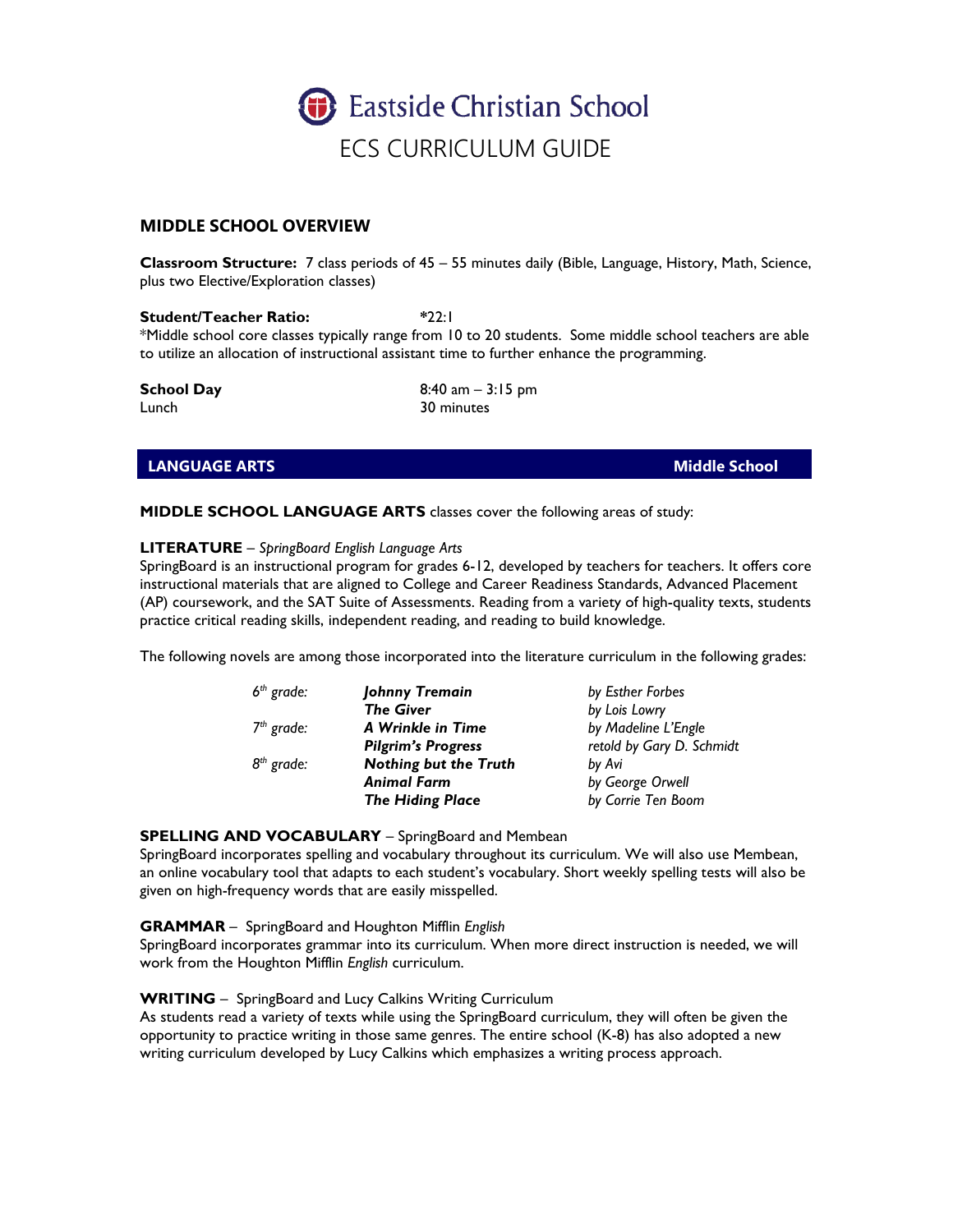**Saxon Pre-Algebra**: We offer Saxon Courses 2 and 3 as our Pre-Algebra options. These courses cover all topics normally taught in pre-algebra as well as introductions to geometry and discrete mathematics (used in engineering and computer sciences). Through these two courses, students deepen their understanding of pre-algebraic topics. Saxon Courses 2 and 3 also provide instruction and enrichment on such topics as compressions, approximating roots, polynomials, and graphing.

**Saxon Algebra 1** covers all topics in a first-year algebra course, from proofs, statistics, and probability to algebra-based real-world problems. With Algebra 1, students begin developing the more complex understanding required for advanced mathematics.

**Geometry** covers all topics appropriate for a full-year, high school-level math class.

**Algebra II:** Saxon Algebra II covers the essential topics for an Algebra II course and reviews essentials from Algebra I. The student is encouraged to use supplementary materials with the text.

# **BIBLE and CHAPEL Middle School**

## **6th Grade Text:** *Deep Roots*

Sixth-grade Bible curriculum is provided by Deep Roots Bible Curriculum for a Defendable Faith [\(www.deeprootsbible.com\)](http://www.deeprootsbible.com/). Students learn from Jesus in the gospels and then move on to the epistles, the letters that were circulated among new believers and churches during New Testament times. Students also study the end times and the book of Revelation in our bonus units. Students become proficient in using the Inductive Bible Study method as a framework to observe, interpret, and apply the Scriptures. Deep Roots also includes Scripture Memory Passages and, in their study of Apologetics and World Views, seeks to equip students to defend their faith.

## **7th Grade Text: Old Testament Bible**

Seventh-grade Bible is a deep dive into the Old Testament using a storyline approach to studying scripture. Along the way, students sharpen their inductive Bible study skills, learn valuable apologetic arguments for their faith in Jesus, and focus on developing a vibrant devotional life that includes daily time in prayer and God's Word.

# **8th Grade Text: New Testament Bible**

Eighth-grade Bible continues the storyline approach to studying the Bible, diving deep into New Testament writings and making connections to the Old Testament. Along the way, students begin to explore and develop healthy spiritual rhythms and habits of daily prayer and scripture reading. Students are also exposed to various forms of Christian worship, ancient creeds, and church traditions that serve to enhance both their knowledge of Christianity and their personal walks with Christ. Finally, students explore their own uniqueness, their spiritual gifts, and God's calling on their lives.

Our chapel program includes weekly worship, age-relevant and applicable Bible teaching, and exposure to Christian beliefs. Monthly participation in our ACTS program provides additional understanding of godly character traits. In this elective class, middle schoolers develop video and theme-based activities to help reinforce chapel themes in our elementary classrooms.

Middle school students also participate in team-building retreats and an annual community service event.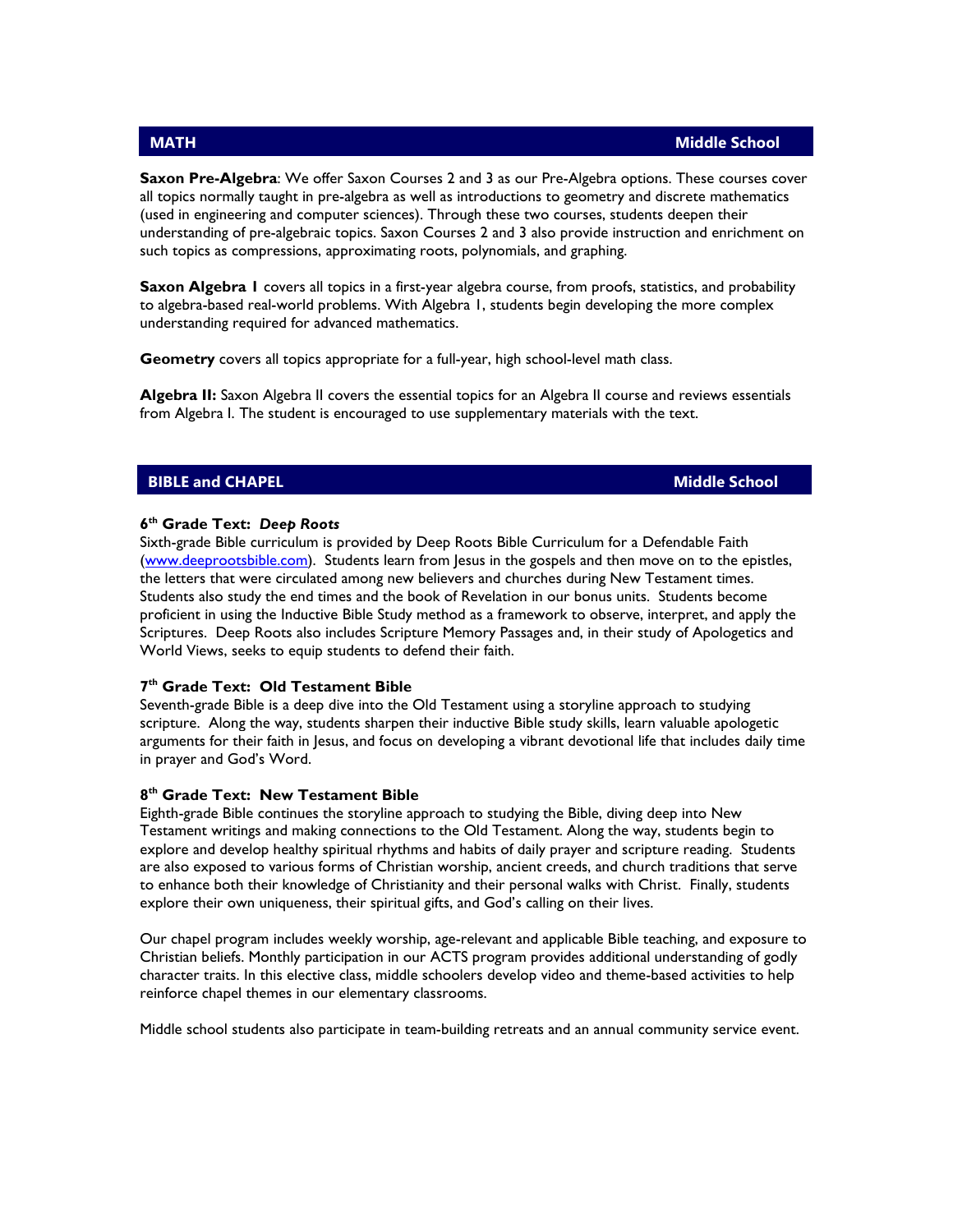.

## **6th Grade Science: Purposeful Design curriculum written by a division of ACSI**

In this extension of the elementary curriculum, students continue to develop a firm understanding of four key areas of scientific investigation: Life Science, Physical Science, Earth and Space Science, and Human Body.

**Life Science**: Classification of Organisms, Cell Processes, Heredity and Genetics **Physical Science**: Periodic Table of the Elements, States of Matter, Fluids, Why Things Move **Earth and Space Science**: Oceans in Motion, Rock Record, Violent Motions, Astronomy **Health:** Interaction of Systems, Body Stewardship

## **7th and 8th Grade Science**

Curriculum is presented on a rotation so students complete all units of MS Science before graduating. We use FOSS Curriculum kits for science and Purposeful Design's *Total Health* for the health lessons.

## **Rotation A:**

**Diversity of Life**: Students look at God's creation from most basic forms of life to more complex organisms.

**Weather and Water**: Students gain an understanding of the importance of water on our planet and how weather is studied and predicted worldwide.

**Waves/Electromagnetic Force**: In this combined lesson, students learn how waves transmit energy and how cell phones work. They create simple circuits, measure magnetic fields, and discover other wonderful physics phenomena.

## **Rotation B:**

**Chemical Interactions**: Students discover principles of chemistry and states of matter. **Gravity & Kinetic Energy**: Students explore the laws of gravity and how kinetic energy transfers from one object to another.

**Planetary Science**: Students learn about the Earth/Moon/Sun system and use knowledge of our solar system to understand the bigger scope of the Universe.

## **Total Health: Talking About Life's Changes**

Students in  $7<sup>th</sup>$  Grade will cover the following chapters:

- The Power of Choice
- Human Biology
- Who Am I?
- Let's Talk About Success
- Building Strong Friendships

Students in  $8<sup>th</sup>$  Grade will cover the following chapters:

- Nutrition: Entering the Food Zone
- Fitness and Exercise
- Diseases: The Body Under Attack
- The 7 Habits of Highly Popular Teens
- Living the Supernatural High